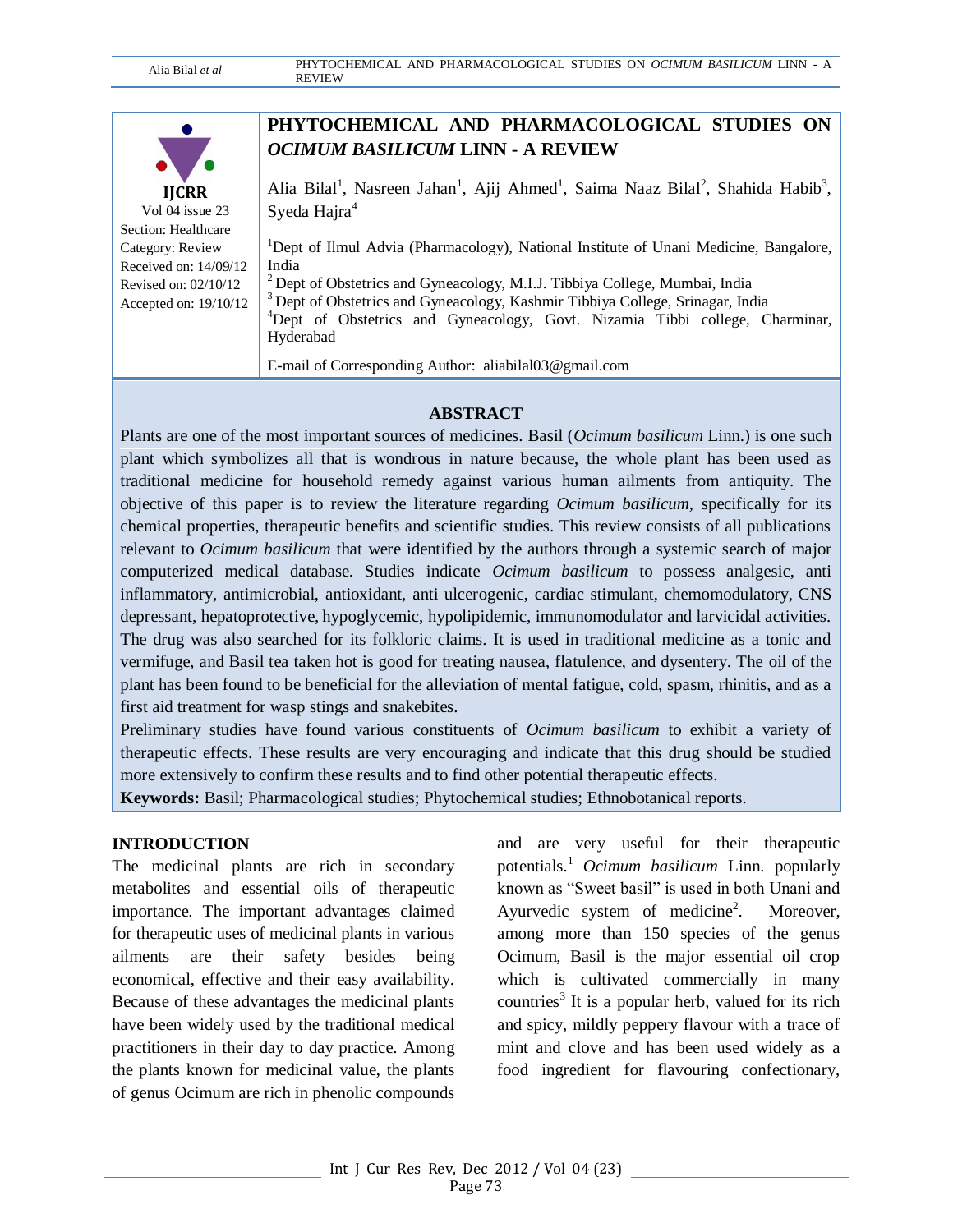baked foods and meat products.<sup>4</sup> It is used both as a culinary and an ornamental herb. $(5)$ 

## **Historical Background**

The history of use of Basil as a medicine can be traced back to the age of Dioscorides as he mentioned it in one of the earliest book on medicinal plants, De Materia medica, as a potent antidote for scorpion sting. Several interesting believes are ascribed to the historical use of Basil. Europeans considered it to be funereal and to dream of it, unlucky whereas, in Italy, women wear it in hair and the youths stick a spring of it above the ear when they go courting. $(6)$ . In India, Hindus believed that a leaf of Basil buried with them would serve as their passport to the heaven. In early 1600, the English used it in their food and in doorways to ward off uninvited pests, such as flies as well as evil spirits.

## **Taxonomic Classification**<sup>8</sup>

| Kingdom              |                      | Plantae                       |
|----------------------|----------------------|-------------------------------|
| Subkingdom           |                      | Tracheobionta                 |
| Superdivision        | $\ddot{\cdot}$       | Spermatophyta                 |
| Division             | $\ddot{\phantom{0}}$ | Magnoliophyta                 |
| Class                |                      | Magnoliopsida                 |
| <b>Subclass</b>      |                      | Asteridae                     |
| Order                |                      | Lamiales                      |
| Family               |                      | Lamiaceae                     |
| Genus                |                      | Ocimum                        |
| Species              | $\ddot{\phantom{a}}$ | basilicum                     |
| <b>Binomial Name</b> |                      | Ocimum basilicum <sup>°</sup> |

## **Etymology of Basil**

The name basil is thought to be derived from the Greek word "Basileus", meaning "Royal or King". It is often referred as King of the Herbs.<sup>7</sup> Synonyms<sup>10</sup>

- *O. caryophyllatum* Roxb.
- *O. minimum*
- *O. pilosum*

# **Varieties**<sup>11</sup>

*Ocimum basilicum* **var. purpurscens** is popularly known as Purple Basil. The leaves are as same as that of sweet basil. It is known for its

culinary properties and excellent ornamental foliage.

*Ocimum basilicum* **var. genovese** is also called Genovese Basil This basil has dark green leaves that grows upto 2 inches long. It is used on a large scale in pesto and garlic dishes.

*Ocimum basilicum* **var. crispum** is used largely as garnishing in salad or in sauce, it does not taste much as compared to other green basils and popularly known as Lettuce Leaf Basil. Its leaves are quite wide and large.

## **Description of Plant**

## **Vernaculars**

*Ocimum basilicum* is known by different names in different languages around the world including the Indian sub continent. In English, it is known as Basil, Common Basil or Sweet Basil<sup>12</sup> whereas, in Hindi<sup>13</sup> and Bengali<sup>6</sup>, it is called *Babui Tulsi*. The plant is known as *Badrooj, Hebak* or *Rihan* in Arabic; as *Nasabo* or *Sabje* in Gujrati and as *Jangli Tulsi* in Urdu. *Tohrakhurasani* and *Okimon* are the ascribed names of the plant in Persian and Unani  $languages<sup>9</sup>$ 

## **Habitat and Distribution**

Sweet basil is indigenous to Persia and Sindh and lower hills of Punjab in India. $^{(13)}$  The plant is widely grown as an ornamental and field crop throughout the greater part of India, Burma, Cylone<sup>9</sup> and several Mediterranean countries including Turkey.

## **Botanical description of the plant**

An erect branching herb, 0.6 to 0.9 m high, glabrous, more or less hispidly pubescent. Stems and branches are green or sometimes purplish. Leaves of *Ocimum basilicum* are simple, opposite,  $(12)$  2.5-5 cm or more long, ovate, acute, entire or more or less toothed or lobed with a cuneate and entire base. The petiole is 1.3-2.5 cm long. The leaves have numerous dot like oil glands which secrete strongly scented volatile oil. Whorls densely racemose, where the terminal receme is usually much longer than the lateral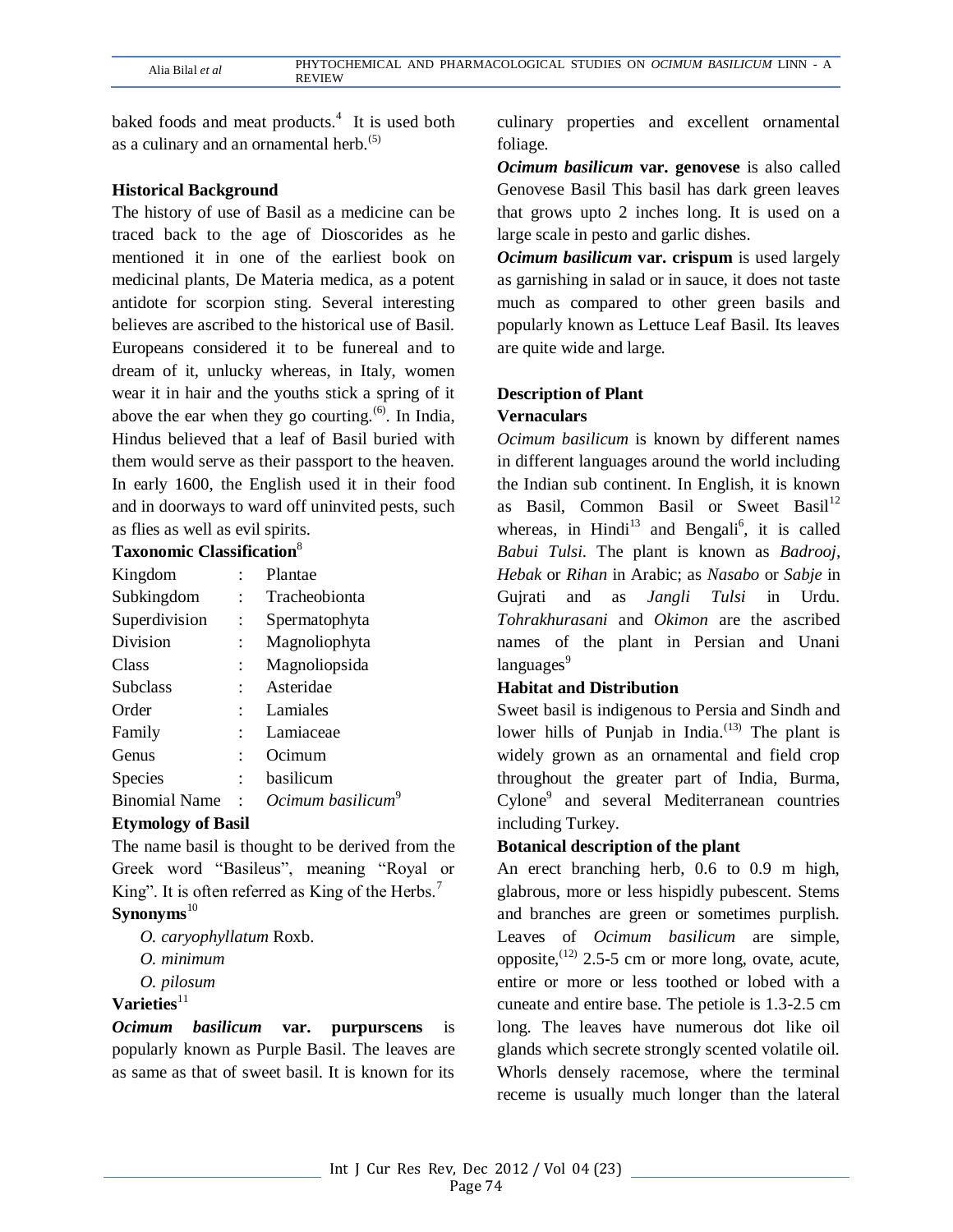ones. The bracts are stalked, shorter than the calyx, ovate and acute. Calyx is five mm long, enlarging in fruit and very shortly pedicelled. Its lower lip with the two central teeth is longer than the rounded upper lip. Corolla being 8-13 mm long are white, pink or purplish in colour, glabrous or variously pubescent. The upper filaments of slightly exerted stamen are toothed at the base. Nutlets are about two mm long, ellipsoid, black and pitted.<sup>9</sup> Sepals of flower are five and remain fused into a 2-lipped calyx. Ovary is superior and there is a 2-carpellary, 4 locular and a 4-partite fruit of four achenes. $^{12}$ 

## **Ethnobotanical Description**

Basil is well-known as a plant of folk medicinal value and as such is accepted officially in a number of countries. The leaves of the Basil are used in folk medicine as a tonic and vermifuge, and Basil tea taken hot is good for treating nausea, flatulence, and dysentery. The oil of the plant has been found to be beneficial for the alleviation of mental fatigue, cold, spasm, rhinitis, and as a first aid treatment for wasp stings and snakebites.<sup>14</sup>

#### **Pharmacological Actions**

The plant is stomachic, alexipharmic and antipyretic. It also possesses diuretic and emmenagogue properties. In Annam, an infusion of the plant is considered to be antihelminthic, diaphoretic, anti emetic and anti diarrhoeaic.<sup>9</sup> Diuretic, aphrodisiac and anti dysenteric actions have also been ascribed to the seeds of this plant. The juice of the plant shows carminative, stimulant<sup>12,13</sup> and anti bacterial actions; its essential oil possesses anti bacterial, anti fungal and insecticidal effects<sup>10</sup>. The flowers of this plant are stimulant, diuretic and demulcent in action.<sup>15</sup> The flowers are also considered to be carminative, anti-spasmodic and digestive stimulant.<sup>12</sup>

#### **Therapeutic Uses**

Plant: Basil is useful in diseases of heart and blood, biliousness *kapha* and *Vata*, leucoderma

etc. The juice relieves joints pain, gives luster to eyes, is good for toothache, earache and cures epistaxis when used with camphor. $9$  The juice of plant is dropped into ears to cure dullness of hearing.<sup>10,13</sup> The infusion of the plant is given to treat cephalgia and gouty joints and used as gargle for foul breath**.** Basil cures headache, aids digestion<sup>9</sup> and acts as a mild laxative. The plant is also reported to keep away the flies and snakes. $16$ A 12% decoction of the plant used as irrigation in nasal myosis, produces anesthesia and acts as a parasiticide and antiseptic, so that the larvae which causes the disease rendered inactive and expelled. The plant is useful in treatment of stomach complaints, fever, cough and gout.<sup>13</sup> It cures Kustha (obstinate skin disease including leprosy) and scorpion bite. According to Ainslie, it is used in India to assuage the pain of childbirth.<sup>17</sup>

The warm leaves juice of this plant along with honey is used to treat croup.<sup>15</sup> It also forms an excellent nostrum for the cure of ringworm. It is used as a lotion for sore eyes too. In Guinea, the decoction of leaves and stem are given to treat fever, neuralgia, catarrh, renal troubles and burning micturation.<sup>9</sup> In Ethiopia, leaves are used against malaria, headache and diarrhea. In homeopathy, the fresh mature leaves are used to treat spermatorrhoea, blood dysentery, haematuria, inflammation and congestion of kidney. Aqueous extract of the leaves is used in southern Nigeria to relieve the severe pain associated with post natal uterine contraction. The juice of leaves is used as insecticide and applied on the nostrils of camels to kill the worms, which infest them during winter $13,16$  The juice of the leaves is also used to treat otitis**.** The roots of this plant are used to treat bowel complaints of children. $9,12,15$ 

The seeds washed and pounded are used in poultices for unhealthy sores and sinuses. An infusion of seeds is given in fever. The seeds are chewed in case of snake-bite, one portion is swallowed and the other portion is applied to the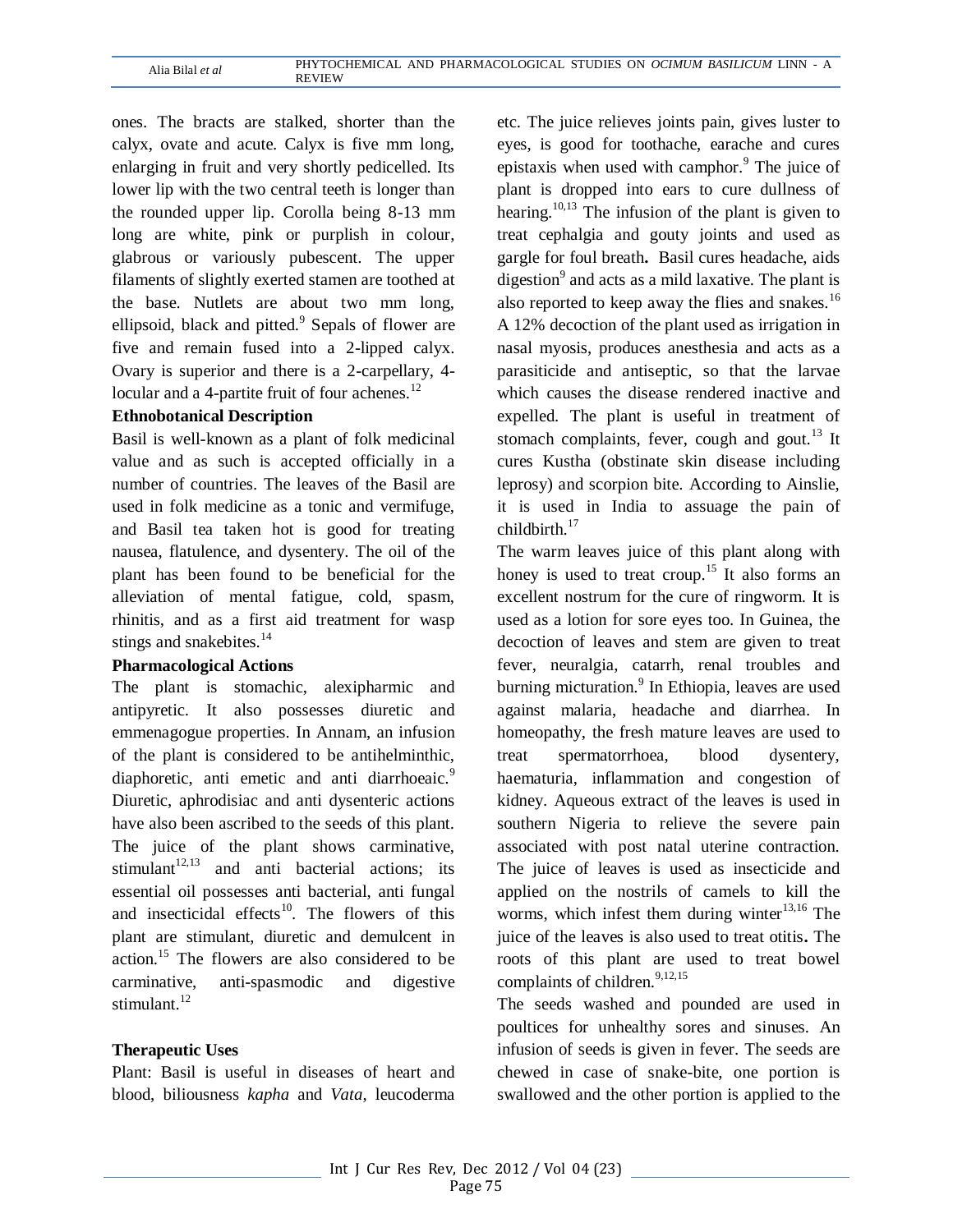bitten part.<sup>9</sup> A cold infusion of it is said to relieve the after pain of parturition. They are also given internally to treat cystitis, nephritis and in internal piles. $^{13}$  Due to the mucilaginous and cooling effect, an infusion of basil seed is given to treat gonorrhoea, diarrhoea and chronic dysentery.<sup>16</sup>

# **Scientific studies**

#### **Physicochemical Study**

Bihari et al., $^{18}$  carried out the physicochemical evaluation of *Ocimum basilicum*. The total ash value of the plant is found to be 8.7% whereas,

the acid insoluble, water soluble and the sulphated ash values are recorded as 0.3%, 3.7% and 0.6 % respectively. Extractive values of Basil are reported as  $6.24\%$ ,  $4.0\%$  and  $3.7\%$  (w/w) in water, alcohol and ether, respectively. As much as 0.1% foreign organic matter is also contained in *O. basilicum*. The following table shows the Fluorescence characteristics of the test drug with different reagents as observed under day light and UV light.

| Table 1: Fluorescence characteristics of <i>O.basilicum</i> with different chemical reagent |  |  |  |  |  |
|---------------------------------------------------------------------------------------------|--|--|--|--|--|
|---------------------------------------------------------------------------------------------|--|--|--|--|--|

| Sl. No.        | Material                      | Day light   | UV 254 nm | UV 366nm |
|----------------|-------------------------------|-------------|-----------|----------|
|                | Powder as such                | LG          | GY        | GY       |
| 2              | $P + HCL$ (IN)                |             | DB        | DB       |
| 3              | $P + 50\%$ KOH                | <b>DYBR</b> | DB        | DB       |
| $\overline{4}$ | $P + 50\%$ H2SO4              | YG          | DB        | DB       |
| 5              | $P + 50\%$ HNO3               | GP          | DB        | DB       |
| 6              | $P + \text{conc. HNO3}$       | R           | DB        | DB       |
| 7              | $P + \text{conc. H2SO4}$      | BB          | DB        | DB       |
| 8              | $P +$ Iodine in water         | GP          | DB        | DB       |
| 9              | $P + In NaOH (IN)$ in methnol | YBR         | DB        | DB       |
| 10             | $P +$ Acetic acid             | BR          | DB        | DB       |

(BB-Brownish black; BR-Brown; DB-Dark black; DYBR-Dark yellow brown; GP-Greenish pink; GY-Greenish yellow; LG-Light green; P-Pink; R-Red; YBR-Yellowish brown; YG-Yellowish green)

## **Phytochemical Studies**

Fresh flowering herb yield essential oil containing small amount of estragol, eucalyptol, ocimene, linalool acetate, eugenol, 1 epibicyclosesquiphellandrene, menthol, menthone, cyclohexanol, cyclohexanone, myrcenol and nerol. $19$  The leaves distilled with water yield about 1.56% of yellowish green oil, lighter than water which when kept in air, solidifies almost wholly, as crystallized from alcohol forms 4-sided prism, having a faint smell and taste. Crystallized from water, it forms white, transparent, nearly tasteless tetrahedrons.<sup>6</sup> The green leaves contain high concentration of vitamins minerals and oils. $^{10,16}$  Bihari et al., $^{18}$ reports that the phytochemical screening of *O.basilicum* revealed the presence of glycoside, gums, mucilage, proteins, amino acids, tannins, phenolic compound, triterpenoids steroids, sterols, saponins, flavones and flavonoids in it. A

total of 29 compounds representing 98.0+99.7% of the oils are identified by Hussain et al., $3$  in the plant of *Ocimum basilicum*. Linalool is the main constituent of essential oil (56.7-60.6%). Analyzed essential oils mainly consists oxygenated monoterpenes (60.7-68.9%) followed by sesquiterpenes hydrocarbons (16.0-24.3%) and oxygenated sesquiterpenes (12.0-14.4%). The major oxygenated monoterpenes are: linalool, camphor, cis-geraniol and 1,8-cineole. While, abergamotene, b-caryophyllene, germacrene D, ccadinene and bicyclogermacrene are the main sesquiterpene hydrocarbons whereas, epi-acadinol and viridiflorol are the important oxygenated sesquiterpene.

## **Seasonal variations in chemical composition of drug**

The herb, depending upon the stage of its life and the place of its cultivation, contains varying amount of essential oil. The chemical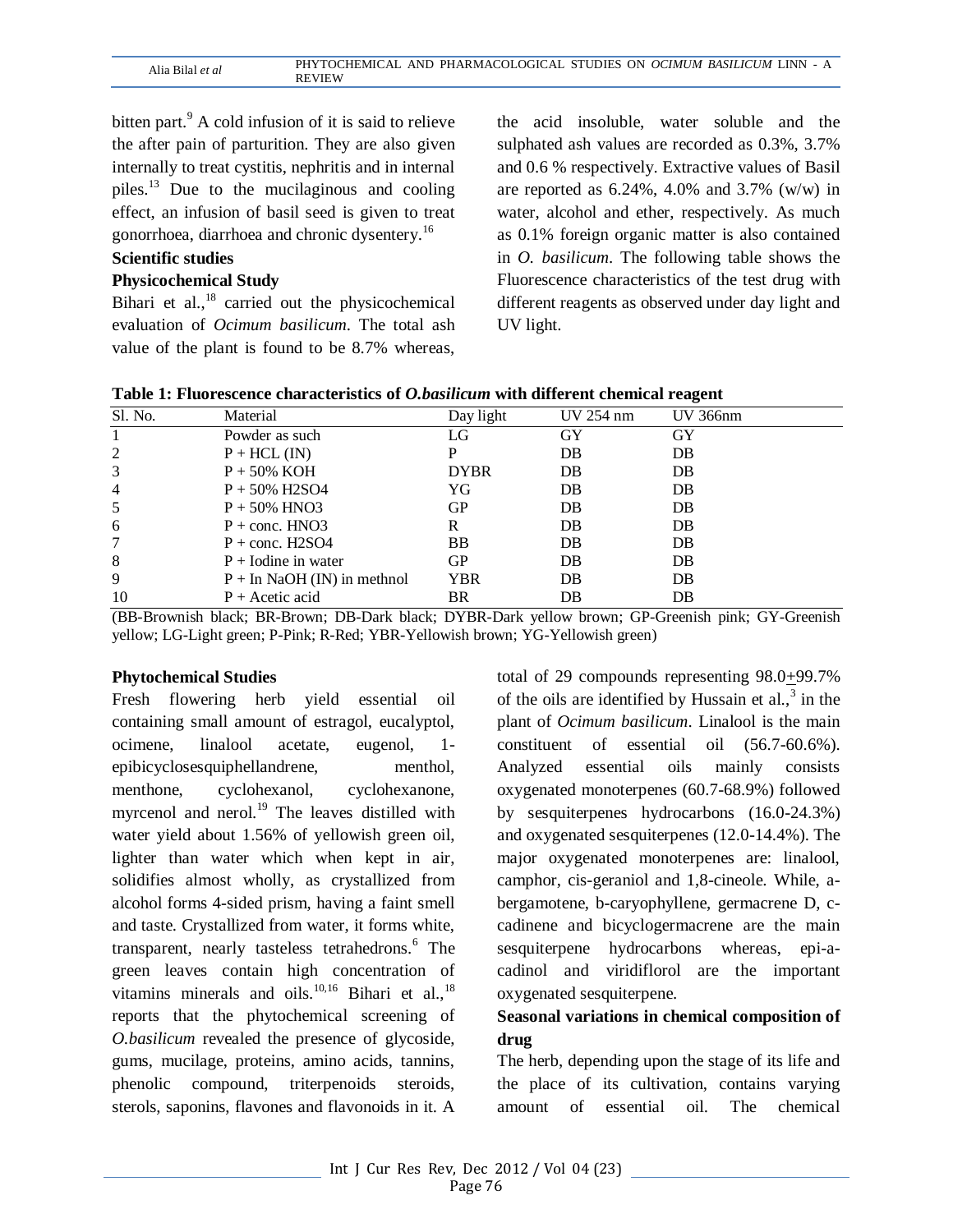composition of Basil as affected by the four seasons namely, summer, autumn, winter and spring was investigated by Hussain et al., $3$ . He found that the content of the essential oils is distributed unevenly among seasons. The highest amount of the oil in the *O. basilicum* is found during winter (0.8%) which decreases significantly  $(p<0.05)$  in summer to 0.5%. Samples collected in winter are found to be richer in oxygenated monoterpenes (68.9%), while those of summer are higher in sesquiterpene hydrocarbons (24.3%). The contents of most of the chemical constituents vary significantly (p<0.05) with different seasons.

## **Horticulture Characteristics**

Javanmardi et al., $5$  studied the horticulture characteristics, including quantitative and qualitative traits along with the chemical variation of phenolic acids of 23 accessions of Basil from Iran and reported that rosmarinic acid, lithospermic acid B, vanillic acid, *p*-coumaric acid, hydroxybenzoic acid, syringic acid, ferulic acid, protocatechuic acid, caffeic acid, and gentisic acid are found in various concentrations in flower and leaf tissues of different accessions of Basil. Rosmarinic acid is the predominant phenolic compound found in several basil accessions. Morphological studies of accessions show a high level of variability in recorded traits. Quantification of phenolic acids using high performance liquid chromatography shows drastic variations between accessions. Rosmarinic acid, chicoric acid and caftaric acid (in the order of most abundant to least; all derivatives of caffeic acid) were identified by Lee and Scagel  $^{20}$ in fresh basil leaves. Moreover**,** Fresh Basil leaves contain higher concentrations of chicoric acid than dried basil flakes. $20$  The seeds (from Pakistan) contain 21.4% fixed oil with the following fatty acid composition:lauric 0.85; myristic 0.36; palmitic 9.70; stearic 5.45; oleic 13.33; linoleic 321.81 and linolenic 48.50%.<sup>16</sup>

## **Drying Methods**

In a study carried out by Polatc and Tarhan, $^{21}$ Basil (O*cimum basilicum*) was dehydrated using five different drying methods (contact drying, oven drying, shaded-open atmosphere drying, sun drying and microwave drying). The drying performance (drying time, final moisture content), drying kinetics, color analysis, essential oil analysis, were performed for all drying methods. Research results show that the drying Basil with air heated up to  $45-55$  °C is appropriate.

## **Extractive Methods**

Soran<sup>22</sup> used three different techniques (maceration, sonication and extraction in microwave field) for extraction of essential oils from *Ocimum basilicum*. The extracts were analyzed by TLC/HPTLC technique and the fingerprint information was obtained. The gas chromatograph with flame- ionization detection was used to characterize the extraction efficiency and to identify the terpenic bioactive compounds. They concluded that most efficient extraction technique is maceration followed by microwave and ultrasound. The best extraction solvent system is ethyl ether + ethanol  $(1:1, v/v)$ .

## **Aroma Profile**

Aroma profiles of five Basil samples were analyzed by Klimankova et al.,  $^{23}$  A headspace solid-phase microextraction method coupled to gas chromatography–ion trap mass spectrometry has been developed and applied for profiling of volatile compounds released from five *Ocimum basilicum* cultivars grown under both organic and conventional conditions. Comprehensive twodimensional gas chromatography coupled to time-of-flight mass spectrometry was employed for confirmation of identity of volatiles extracted from the basil headspace by solid-phase microextraction. Linalool, methyl chavicol, eugenol, bergamotene, and methyl cinnamate were the dominant volatile components, the relative content of which was found to enable differentiating between the cultivars examined.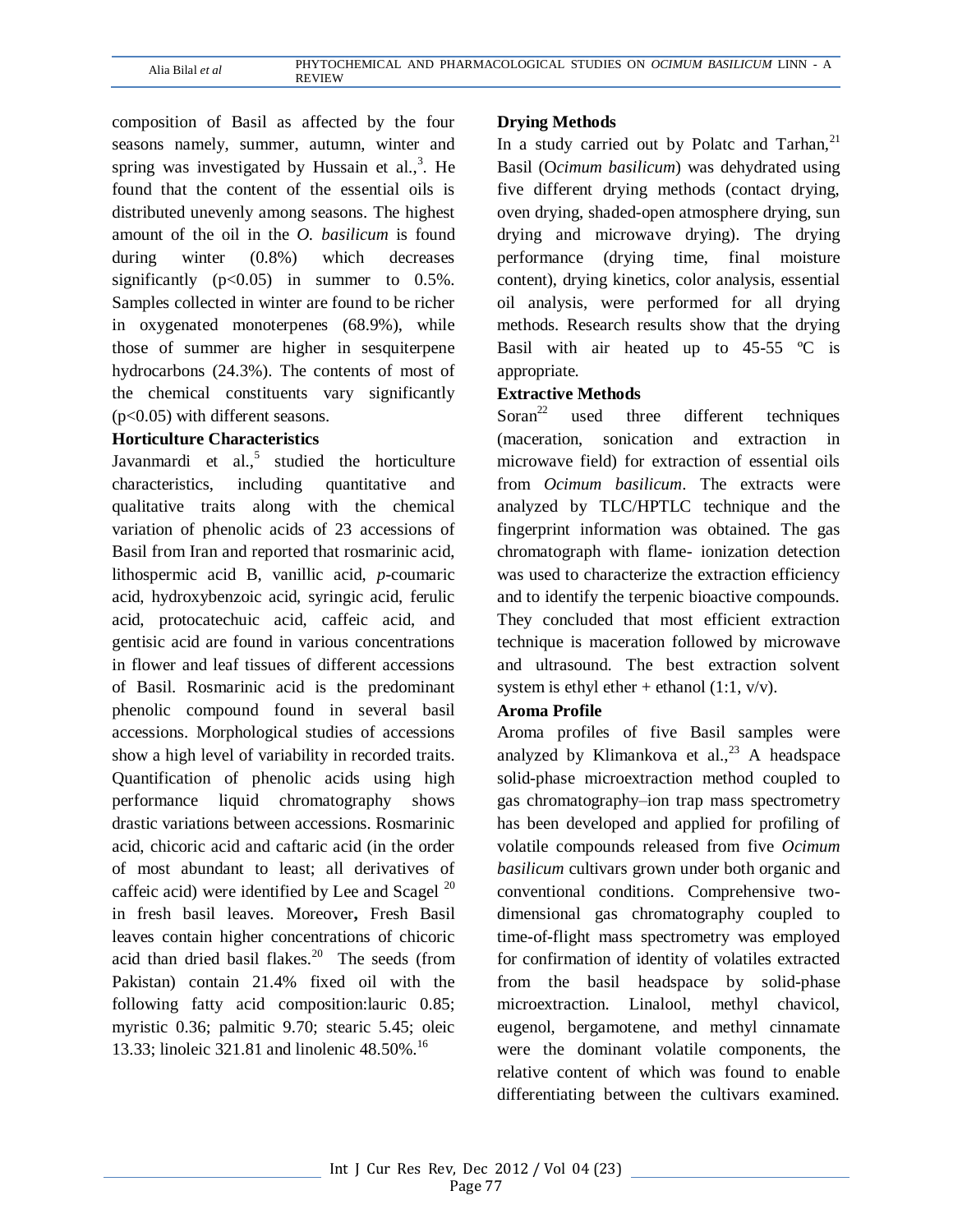The relative content of some sesquiterpenes, hydrocarbons benzenoid compounds, and monoterpene hydrocarbons was lower in dried and frozen leaves as compared to fresh basil leaves. A sensory analysis of the all examined samples proved the differences between evaluated cultivars.

#### **Pharmacological studies**

#### **Analgesic Activity**

Methanolic extract of *Ocimum basilicum* was evaluated for its analgesic activity by tail immersion method in Swiss mice. The extract was able to show analgesic activity at 200 mg/kg concentration which was well comparable with the standard drug, aspirin. $^{24}$ 

## **Anti inflammatory activity**

Benedec et al.,  $2^5$  investigated the effects of *Ocimum basilicum* tincture (1:10) in acute inflammation induced with turpentine oil (IM 0.6 ml/100 gm) in Wistar male rats. Compared to diclofenac, the tincture had a smaller inhibitory effect on all tested parameters. Thus, *Ocimum basilicum* tincture has important anti inflammatory effects on bone marrow acute phase response and a reduced one on NO synthesis. Chinnasamy et al., $26$  too observed somehow, similar results when they investigated the anti inflammatory activity of crude methanolic extract of *Ocimum basilicum* where, it showed a good inhibitory effect on the proliferative response of peripheral blood mononuclear cells in mitogenic lymphocyte proliferation assays in healthy individuals. Furthermore, gene expression studies on lipopolysaccharide induced production of proinflammatory cytokines like Tumor necrosis factor-α, Interlukin-1ß and IL-2 showed down regulation of the markers. It also suppressed the induction of inducible nitric oxide synthase and the subsequent production of nitric oxide in a time-dependent manner. The results showed that *Ocimum basilicum* crude methanolic extract inhibits the key proinflammatory cytokines and

mediators, which accounts for its anti inflammatory effects.

## **Antimicrobial Activity**

When investigated for *in vitro* anti microbial properties, none of the ethanol, methanol and hexane extract from *Ocimum basilicum* showed antifungal activities but anti candidal and anti bacterial effects. Both the hexane and methanol extracts, but not the ethanol extracts, inhibited three isolates out of 23 strains of *Candida albicans*. The hexane extract showed a strong and broader spectrum of antibacterial activity followed by methanol and ethanol extracts. The minimal inhibition zones of the hexane, methanol and ethanol extracts ranged from 125 to 250  $\mu$ l/ml, respectively.<sup>27</sup> Somewhere in other part of the world, Harsh et al., <sup>28</sup> investigated the Rosmarinic acid (RA), a multifunctional caffeic acid ester present in sweet basil (*Ocimum basilicum*) and found that RA shows antimicrobial activity against a range of soilborne microorganisms, with its most deleterious effects against *Pseudomonas aeruginosa*. Confocal and scanning imaging of *Aspergillus niger* hyphae treated with RA (250 μM) exhibited damaged cytoskeletons with broken interseptas and convoluted cell surfaces resulting in a multinucleated stage compared to the untreated control. Both strains of *P. aeruginosa* tested, PAO1 and PA14, showed increased spatial division and condensation of DNA upon RA treatment compared to the untreated control. Their findings suggest that in nature RA is a constitutive antimicrobial compound that may be released into the surrounding rhizosphere upon microbe challenge.

#### **Anti oxidant activity**

*In vitro* antioxidant activities of 50% hydroalcoholic extract of Ocimum species namely *Ocimum basilicum* and *Ocimum sanctum* were achieved at varying concentrations (10- 50µg/ml) using DPPH radical scavenging activity. The results showed that *Ocimum basilicum* had more antioxidant activity than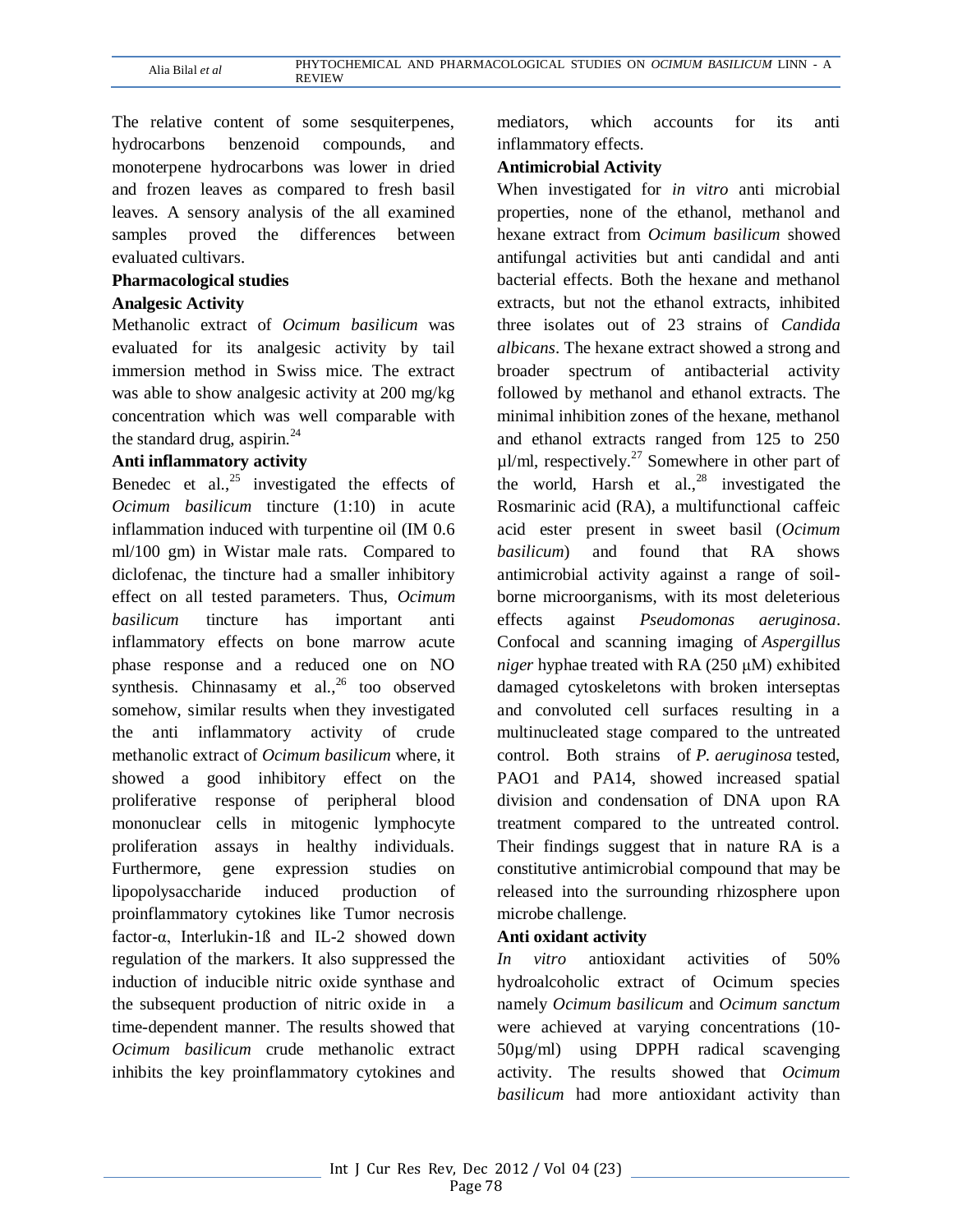*Ocimum sanctum*. 1 In another study carried out by Meera et al.,<sup>29</sup> the ethanolic extract of *Ocimum basilicum* exhibited potent antioxidant effects. A similar result was obtained by Hussain et al., $3$ while investigating the essential oil from the aerial parts of Basil which exhibited good antioxidant activity as measured by 2,2' diphenyl-1-picrylhydrazyl DPPH free radicalscavenging ability, bleaching β-carotene in linoleic acid oxidation. Seung et al., $30$  examined twelve aroma constituents of basil for its antioxidant activity using the aldehyde/carboxylic acid assay. Eugenol, thymol, carvacrol, and 4 allylphenol showed stronger antioxidant activities than did the other components tested in the assay. They all inhibited the oxidation of hexanal by almost 100% for a period of 30 days at a concentration of 5µg/ml. Their antioxidant activities were comparable to those of the known antioxidants, α-tocopherol and butylated hydroxy toluene.

## **Anti-ulcerogenic activity**

*Ocmium basilicum* (aerial parts) powder and its aqueous and methanolic extract decrease the ulcer index in aspirin induced gastric ulcer in rat model. Moreover, the acid output was decreased by its methanolic extract while hexosamine secretion was enhanced. This suggests that its ulcerogenic effect is due to the decreased acid and pepsin outputs which enhance gastric mucosal strength.<sup>31</sup> The fixed oil of *Ocimum basilicum* has also been found by Singh et al.,  $32$  to possess significant antiulcer activity against aspirin, indomethacin, alcohol, histamine, reserpine, serotonin and stress-induced ulceration in experimental animal models. Significant inhibition was also observed in aspirin-induced gastric ulceration and secretion in pylorus ligated rats. Hence, concluded that the lipoxygenase inhibiting histamine antagonistic and anti secretory effects of the oil could probably contribute towards its antiulcer activity.

### **Cardiac stimulant activity**

The alcoholic and aqueous extract of *Ocimum basilicum* exhibited a cardiac tonic and ßadrenergic effect respectively, when screened by Muralidharan and Dhananjayan, $<sup>2</sup>$  for their effects</sup> on frog-heart in *situ* preparation. The alcoholic extract produced significant positive ionotropic and negative chronotropic actions on frog heart. A significant decrease in membrane Na+/K+ ATPase, Mg2+ ATPase and an increase in Ca2+ ATPase pointed the basis for its cardiotonic effect. The aqueous extract produced positive chronotropic and positive ionotropic effects which were antagonized by propranolol.

## **Chemomodulatory activity**

The effects of doses of 200 and 400 mg/kg of hydroalcoholic extract of the fresh leaves of *Ocimum basilicum* on xenobiotic metabolizing Phase I and Phase II enzymes, antioxidant enzymes, glutathione content, lactate dehydrogenase and lipid peroxidation in the liver of 8-9 weeks old Swiss mice were examined. Furthermore, the anticarcinogenic potential of basil leaf extract was studied, using the model of Benzo(a)pyrene-induced forestomach and 7,12 dimethyl benz(a)anthracene-initiated skin papillomagenesis. Basil leaf extract was very effective in elevating antioxidant enzyme response. There were significant decrease in lipid peroxidation and lactate dehydrogenase activity. Chemopreventive response was evident from the reduced tumour burden, as well as from the reduced percentage of tumor-bearing animals. Basil leaf augmented mainly the Phase I enzyme activity. Moreover, Basil leaf extract was highly effective in inhibiting carcinogen induced tumor incidence in both the tumor models at periinitiational level. <sup>33</sup>

## **CNS Activities**

Ismail<sup>14</sup> screened the essential oil of *Ocimum basilicum* (OB) for some CNS activities viz. sedative, hypnotic, anticonvulsant, local anesthetic etc. on mice. Higher doses of OB essential oil produced motor impairment at all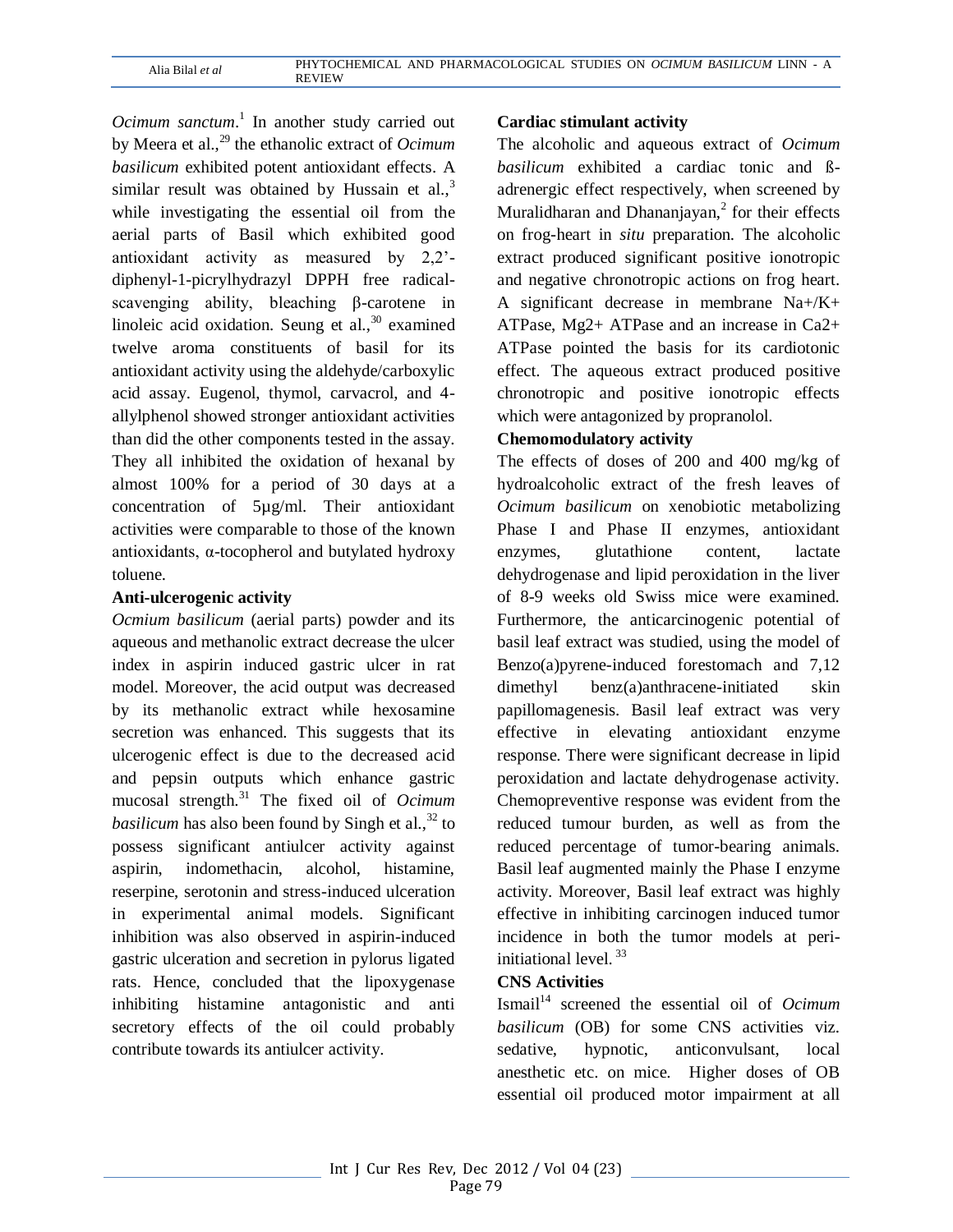time intervals. Pentobarbitone sleeping time was significantly increased by all doses of the essential oil higher than  $0.2 \text{mLkg}^{-1}$ . Intraperitoneal administration of OB essential oil significantly increased the latency of convulsion and percent of animals exhibiting clonic seizures in a dose-dependent manner. The ED50 values of the essential oil of OB were  $0.61 \text{mLkg}^{-1}$ ,  $0.43$ mLkg<sup>-1</sup>, and  $1.27$ mLkg<sup>-1</sup>, against convulsions induced by pentylenetetrazole, picrotoxin, and strychnine, respectively. A study of the local anesthetic activity of the OB essential oil by using a nerve block model employing in frog revealed that it had no local anesthetic effect.

## **Hepatoprotective Activity**

Significant hepatoprotective effects were obtained by ethanolic extract of leaves of *Ocimum basilicum* against liver damage induced by  $H_2O_2$  (hydrogen peroxide) and CCl<sub>4</sub> (Carbon tetrachloride) as evidenced by decreased levels of antioxidant enzymes in a trial carried out by Meera et al.,<sup>29</sup> The extract also showed significant anti lipid peroxidation effect *in vitro*.

## **Hypoglycaemic Activity**

The hypoglycaemic effect of the aqueous extract of *Ocimum basilicum* was investigated in normal and streptozotocin diabetic rats by Zeggwagh et al., $34$  to conclude that the aqueous extract exhibits potent anti hyperglycaemic activity in diabetic rats without affecting basal plasma insulin concentrations.

## **Hypolipidaemic activity**

Armani et al.,<sup>35</sup> in their study evaluates the lipid lowering effect of aqueous *Ocimum basilicum*  extract in Triton WR-1339-induced hyperlipidaemic rats. At 24 h following *Ocimum basilicum* administration, total cholesterol, triglycerides and LDL-cholesterol levels decreased by 56%, 63% and 68%, respectively, in comparison with the Triton treated group and HDL-cholesterol was not increased significantly. The hypolipidaemic effect exerted was markedly stronger than the effect induced by fenofibrate treatments. Further, it was demonstrated that

*Ocimum basilicum* aqueous extract displayed a very high antioxidant power.

## **Immunomodulatory activity**

The aqueous and ethanolic extract of leaves of *Ocimum basilicum* (OB) was administered orally at the dose of 400mg/kg/day in mice, showed a significant increase in the production of circulating antibody titre in response to sheep red blood cells. A significant increase in both primary and secondary haemagglutination antibody (HA) titre was observed while compared to control group, whereas, in cyclophosphamide treated group OB showed significant increase in HA titre. OB significantly potentiated the delayed type hypersensitivity reaction by facilitating the footpad thickness response to sheep red blood cells in synthesized mice. Also OB evoked a significant increase in percentage neutrophil adhesion to Nylon fibres and phagocytic activity. The study demonstrates that OB triggers both specific and non specific responses to a greater extent. From the results obtained and phytochemical studies, the immunostimulant effect of OB could be attributed to the flavonoid content.<sup>7</sup>

## **Larvicidal activity**

Laboratory investigation carried out by Arthi et al.,<sup>36</sup> using the extract of plants like *Ocimum basilicum* and microbial pesticide spinosad against the malarial vector *Anopheles stephensi*  Liston showed 85% mortality.

## **DISCUSSION**

The idea of using medicinal plants to treat human ailments is not new and in many developing countries their use is still vogue. *Ocimum basilicum* Linn. is a very important drug and is traditionally used to treat a number of health problems. This review provides evidence based scientific validation to some of its action and therapeutic uses described in ethnobotanical literature. But the compounds responsible for these activities have not yet been clearly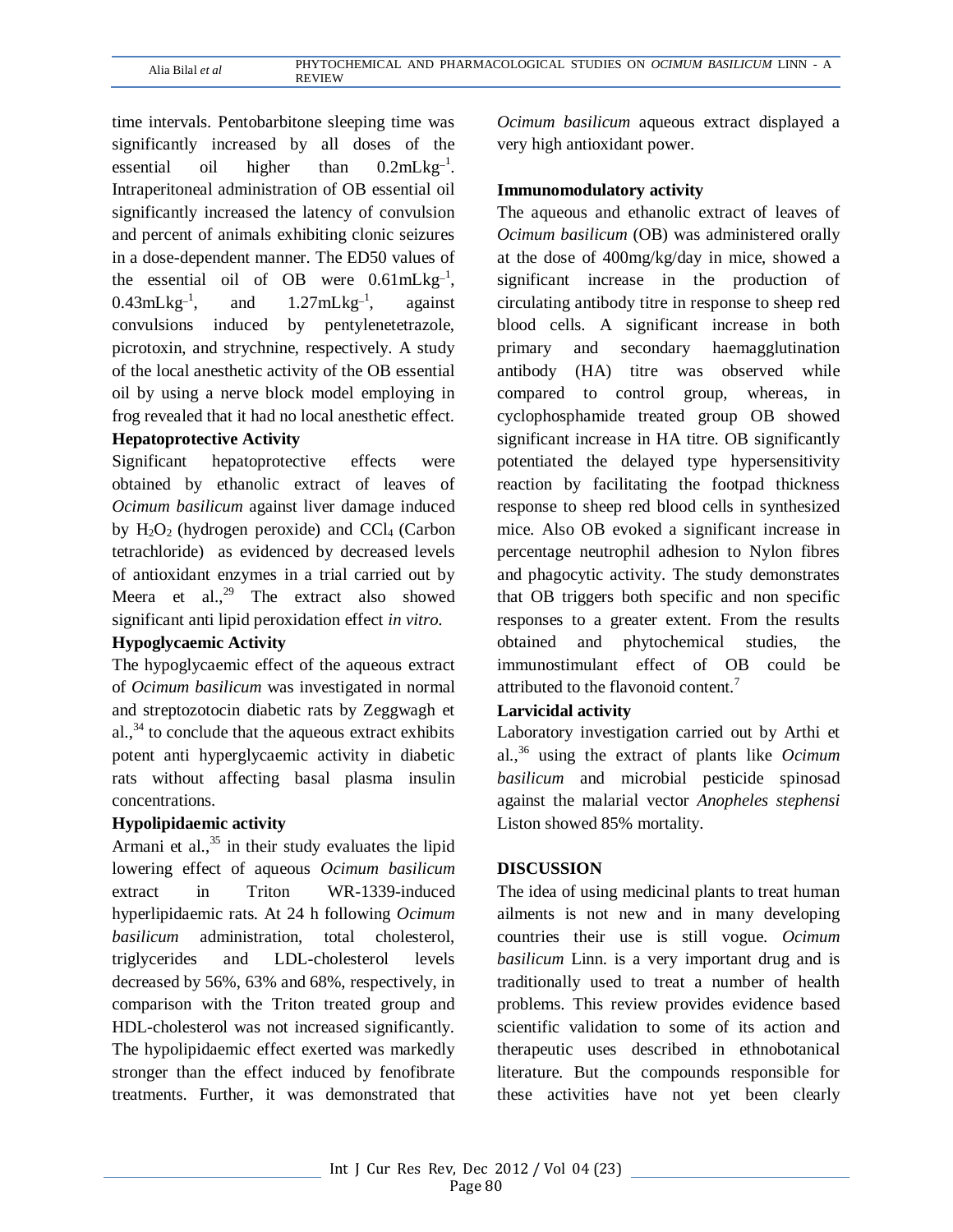elaborated so, further studies should be taken into consideration to justify its reported actions through related phytoconstituents.

## **CONCLUSION**

In the recent years, traditional system of medicines have emerged as a potential source to cope with the growing rate of chronic, degenerative, environmental, lifestyle and stress related diseases. Traditionally, Basil has been used as whole herb to treat a good number of diseases. The wide range of and the diversities in the action of Basil can be a result of synergistic effect of its phytochemical constituents which cannot be fully duplicated with the isolated extracts or constituents. This article briefly reviews the traditional knowledge, ethnomedicinal, pharmacological and therapeutic applications of the plant *Ocimum basilicum* Linn. This is an attempt to compile and document information on different aspects of the plant and highlight the need for research and development.

## **ACKNOWLEDGEMENT**

Authors acknowledge the immense help received from the scholars whose articles are cited and included in references of this manuscript. The authors are also grateful to authors/ editors/ publishers of all those articles, journals and books from where the literature for this article has been reviewed and discussed.

# **REFERENCES**

- 1. Ramesh B, Satakopan VN. *In vitro*  antioxidant activities Of Ocimum species: *Ocimum basilicum* and *Ocimum sanctum.*  Journal of Cell and Tissue Research 2010; 10(1): 2145-50
- 2. Muralidharan A, Dhananjayan R. Cardiac stimulant activity of *Ocimum basilicum* Linn. extracts. Indian J Pharmacol 2004; 36: 163-6.
- 3. Hussain AI, Anwar AF, Sherazi STH, Przybylski R. Chemical composition, antioxidant and antimicrobial activities of

basil (*Ocimum basilicum*) essential oils depends on seasonal variations. http://www.aseanfood.info/Articles/1102321 9.pdf 986 - 96

- 4. Chang X, Alderson PG, Wright CJ. Variation in the essential oils in different leaves of Basil (*O. basilicum* L.) at day time, The Open Horticulture Journal 2009; 2: 13-16.
- 5. Javanmardi J, Khalighi A, Kashi A, Bais HP, Vivanco JM. Chemical characterization of Basil (*Ocimum basilicum* L.) found in local accessions and used in traditional medicines in Iran. J. Agric. Food Chem 2002; 50: 5878- 83
- 6. Dymock W, Warden CJH, Hooper D. Pharmacographica Indica. A history of the principal drugs of vegetable origin. Vol III. New Delhi: Shrishti book distributors; 2005. 82-5
- 7. Neelam LD, Nilofer SN. Preliminary immunomodulatory activity of aqueous and ethanolic leaves extracts of *Ocimum basilicum* Linn in mice. International Journal of PharmTech Research 2010; 2(2): 1342-9
- 8. Natural resources conservation service. United States department of agriculture, www.plants.usda.gov/java/profile [cited on 07/03/12].
- 9. Kirtikar KR, Basu BD. Indian Medicinal Plants with Illustrations. 2<sup>nd</sup> ed. Vol VIII. Uttaranchal: Oriental Enterprises; 2003. 2701-2705
- 10. Khare CP. Indian Medicinal Plannts, An Illustrated Dictionary. New Delhi: Springer India (P) Ltd; 2007. 442-4.
- 11. Agro Products, official website, [Cited on November  $4<sup>th</sup>$  2010] http://www.agriculturalproductsindia.com/see ds/seeds-basil-seed.html
- 12. Jayaweera DMA. Medicinal Plants, (Indigenous and Exotic) Used in Ceylon. Part III. Colombo: The National Science Foundation of Sri Lanka; 1981. 101-3.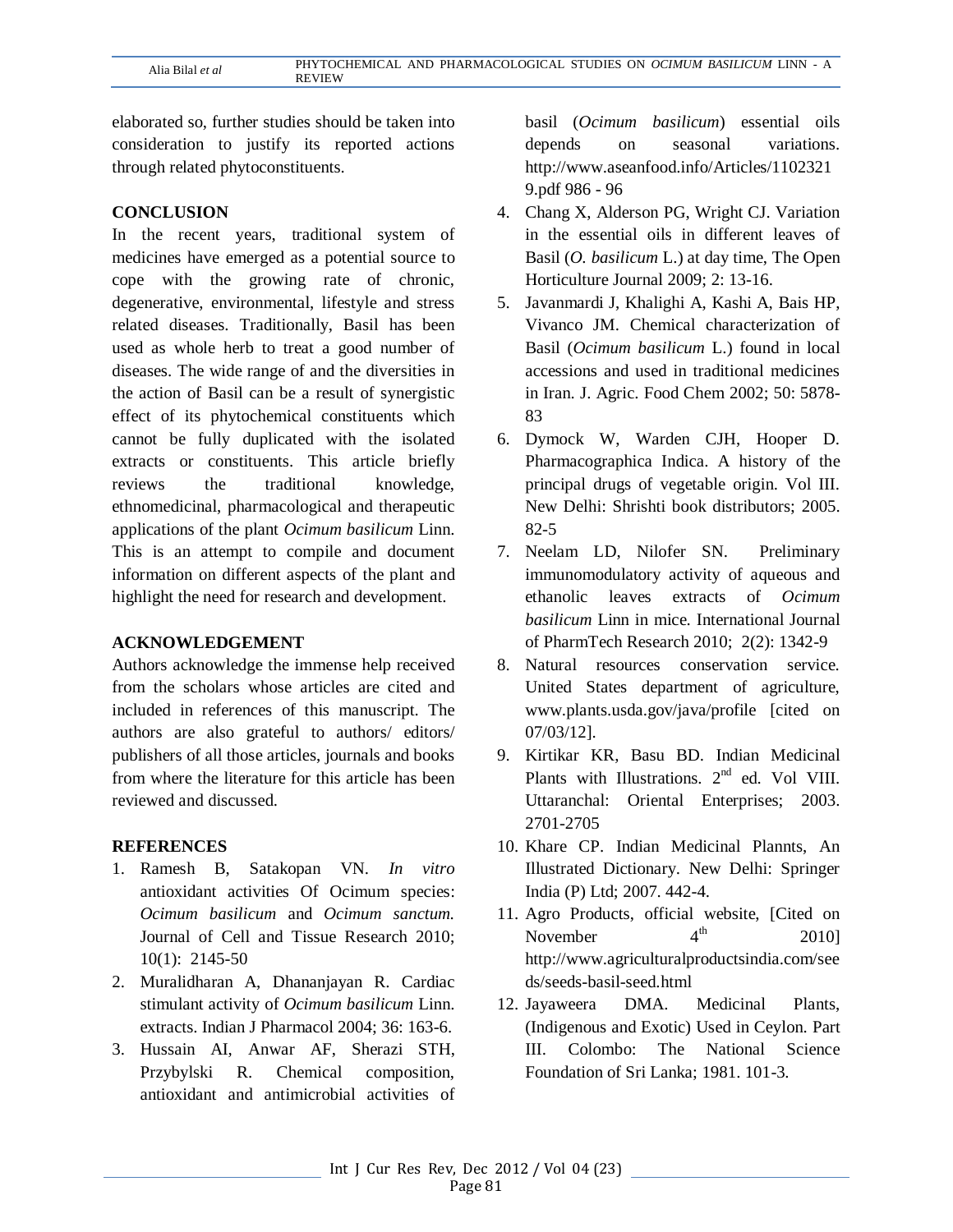- 13. Nadkarni KM. The Indian Plants and Drugs. New Delhi: Shrishti Book Distributors; 2005. 263
- 14. Ismail M. Central properties and chemical composition of *Ocimum basilicum* essential oil. Pharmaceutical Biology 2006; 44(8): 619–626
- 15. Chopra RN, Nayar SL, Chopra IC. Glossary of Indian Medicinal Plants. 6th ed. New Delhi: NISCIR; 2002. 178-79
- 16. Anonymous. The Wealth of India. Vol IV. New Delhi: National Institute of Science Communication and Information Resources; 2003. 216-218.
- 17. Lindley J. Flora Medica. New Delhi: Ajay Book Service; 2001. 485.
- 18. Bihari GC, Manaswini B, Prabhat J, Kumar TS. Pharmacognostical and phytochemical investigation of various tulsi plants available in south eastern odisha. International Journal of Research in Pharmaceutical and Biomedical Sciences 2011; 2(2): 605 – 610.
- 19. Rastogi RP, Mehrotra BN. Compendium of Indian Medicinal Plants. Vol 3. Lucknow: Central Drug Research Institiute; 2006. 454- 5.
- 20. Lee J, Scagel CF. Chicoric acid found in basil (*Ocimum basilicum* L.) leaves. Food Chemistry 2009; 115: 650–6.
- 21. Polatc H, Tarhan S. The Effects of various drying methods on the drying time and quality of Basil (*Ocimum Basilicum*). Ziraat Fakültesi Dergisi 2009; 26(1): 61-70
- 22. Soran ML, Cobzac SC, Varodi C, Lung I, Surducan E, Surducan V. The extraction and chromatographic determination of the essentials oils from *Ocimum basilicum* L. by different techniques. Journal of Physics 2009; 182: 1-5
- 23. Klimankova E, Holadova´ K, Hajslova J, Cajka T, Poustka J, Koudela M. Aroma profiles of five basil (*Ocimum basilicum* L.) cultivars grown under conventional and

organic conditions. Food Chemistry 2008; 107: 464–72

- 24. [Choudhury](http://www.refdoc.fr/?traduire=en&FormRechercher=submit&FormRechercher_Txt_Recherche_name_attr=auteursNom:%20(CHOUDHURY%20GOLAK)) GB, [Prabhat](http://www.refdoc.fr/?traduire=en&FormRechercher=submit&FormRechercher_Txt_Recherche_name_attr=auteursNom:%20(PRABHAT)) KJ, [Nayak](http://www.refdoc.fr/?traduire=en&FormRechercher=submit&FormRechercher_Txt_Recherche_name_attr=auteursNom:%20(NAYAK%20BHABANI)) [BS,](http://www.refdoc.fr/?traduire=en&FormRechercher=submit&FormRechercher_Txt_Recherche_name_attr=auteursNom:%20(NAYAK%20BHABANI)) [Panda SK,](http://www.refdoc.fr/?traduire=en&FormRechercher=submit&FormRechercher_Txt_Recherche_name_attr=auteursNom:%20(PANDA%20SANGRAM)) [Tripathy](http://www.refdoc.fr/?traduire=en&FormRechercher=submit&FormRechercher_Txt_Recherche_name_attr=auteursNom:%20(TRIPATHY)) SK. Phytochemical investigation and evaluation of analgesic activity of leafy extracts of various ocimum (tulsi) species. [The Indian Pharmacist](http://www.refdoc.fr/?traduire=en&FormRechercher=submit&FormRechercher_Txt_Recherche_name_attr=listeTitreSerie:%20(The%20Indian%20Pharmacist)) 2010; 8 (12): 67-70.
- 25. [Benedec D,](http://www.ncbi.nlm.nih.gov/pubmed?term=%22Benedec%20D%22%5BAuthor%5D) [Pârvu AE,](http://www.ncbi.nlm.nih.gov/pubmed?term=%22P%C3%A2rvu%20AE%22%5BAuthor%5D) [Oniga I,](http://www.ncbi.nlm.nih.gov/pubmed?term=%22Oniga%20I%22%5BAuthor%5D) [Toiu](http://www.ncbi.nlm.nih.gov/pubmed?term=%22Toiu%20A%22%5BAuthor%5D)  [A,](http://www.ncbi.nlm.nih.gov/pubmed?term=%22Toiu%20A%22%5BAuthor%5D) [Tiperciuc B.](http://www.ncbi.nlm.nih.gov/pubmed?term=%22Tiperciuc%20B%22%5BAuthor%5D) Effects of *Ocimum basilicum* L. extract on experimental acute inflammation. [Rev Med Chir Soc Med Nat](javascript:AL_get(this,%20)  [Iasi](javascript:AL_get(this,%20) 2007; 111(4): 1065-9.
- 26. Chinnasamy S, Balakrishnan G, Kontham SV, Baddireddi SL, Balakrishnan A. Potential anti-inflmmatory properties of crude alcoholic extract of *Ocimum basilicum* L. in human peripheral blood mononuclear cells. Journal of health science 2007; 53(4): 500-505.
- 27. Ahmet A, Medine G, Meryem S, Hatice O, Fikrettin S, Isa K. Antimicrobial Effects of *Ocimum basilicum* (Labiatae) extract. Turk J Biol 2005; 29: 155-60.
- 28. Harsh PB, Travis SW, Herbert PS, Jorge MV. Root specific elicitation and antimicrobial activity of rosmarinic acid in hairy root cultures of *Ocimum basilicum.* [Plant](http://www.sciencedirect.com/science/journal/09819428)  [Physiology and Biochemistry](http://www.sciencedirect.com/science/journal/09819428) 2002; [40\(11\)](http://www.sciencedirect.com/science?_ob=PublicationURL&_tockey=%23TOC%236232%232002%23999599988%23366876%23FLA%23&_cdi=6232&_pubType=J&view=c&_auth=y&_acct=C000050221&_version=1&_urlVersion=0&_userid=10&md5=cef13b4f824459f731b7c65282f48c71): 983-95.
- 29. Meera R, Devi P, Kameshwari B, Madhumita B, Merlin NJ. Antioxidant and hepatoprotective activities of *Ocimum basilicum* Linn. and *Trigonella foenumgraecum* Linn. against  $H_2O_2$  and  $CCL_4$ induced hepatotoxicity in goat liver. Indian journal of Experimental Biology 2009; 47: 584 – 90. Akhtar MS, Munir M. Evaluation of the gastric antiulcerogenic effects of *Solanum nigrum, Brassica oleracea* and *Ocimum basilicum* in rats. [Journal of](http://www.sciencedirect.com/science/journal/03788741)  [Ethnopharmacology](http://www.sciencedirect.com/science/journal/03788741) 198[9; 27\(1-2\)](http://www.sciencedirect.com/science?_ob=PublicationURL&_tockey=%23TOC%235084%231989%23999729998%23357181%23FLP%23&_cdi=5084&_pubType=J&view=c&_auth=y&_acct=C000050221&_version=1&_urlVersion=0&_userid=10&md5=374f4739194e4bb4d477b537fc391e1c): 163-76.
- 30. Seung-Joo L, Katumi U, Takayuki S, Kwang-Geun L. Identification of volatile components